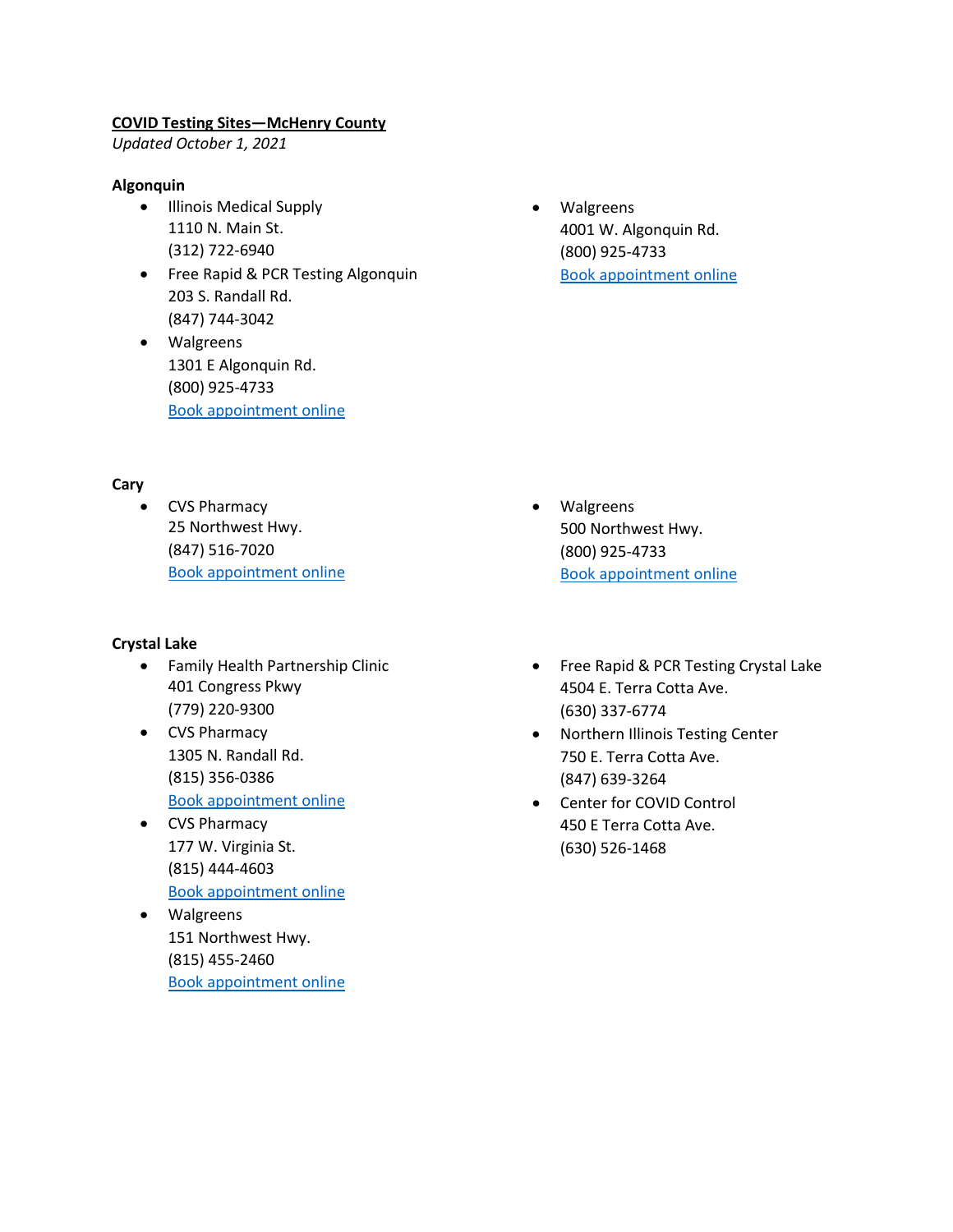## **Harvard**

- Community Health Partnership Clinic of Illinois 62 Ayer St. Suite A and B (815) 943-4339
- Walgreens 395 S. Division St. (815) 943-4376 [Book appointment online](https://www.walgreens.com/findcare/covid19/testing)

## **Huntley**

• Walgreens 12000 Princeton Dr. (224) 569-6518 [Book appointment online](https://www.walgreens.com/findcare/covid19/testing)

## **Johnsburg**

• Walmart Curbside Testing 3801 Running Brook Farms Blvd (800) 635-8611

## **Lake in the Hills**

• CVS Pharmacy 4511 Algonquin Rd. (847) 669-3852 [Book appointment online](https://www.cvs.com/minuteclinic/covid-19-testing)

## **McHenry**

- Walgreens 3925 W. Elm St. (815) 363-0722 [Book appointment online](https://www.walgreens.com/findcare/covid19/testing)
- Free Rapid & PCR Testing McHenry 3815 W. Elm St. (815) 997-6616
- CVS Pharmacy 3900 W. Elm St. (815) 344-2188 [Book appointment online](https://www.cvs.com/minuteclinic/covid-19-testing)

• Mercy Harvard Hospital Clinic 1001 Grant St. (815) 943-5431

• Walgreens 9950 N. IL Route 47 (847) 669-7590 [Book appointment online](https://www.walgreens.com/findcare/covid19/testing)

- Walgreens 100 N. Randall Road (847) 658-7051 [Book appointment online](https://www.walgreens.com/findcare/covid19/testing)
- Curative Rapid and PCR Testing 1900 N Richmond Rd. (888) 702-9042 [Book appointment online](https://curative.com/#9/42.2311/-88.3057)
- McHenry Community Health Center 3901 Mercy Dr. (815) 363-9900